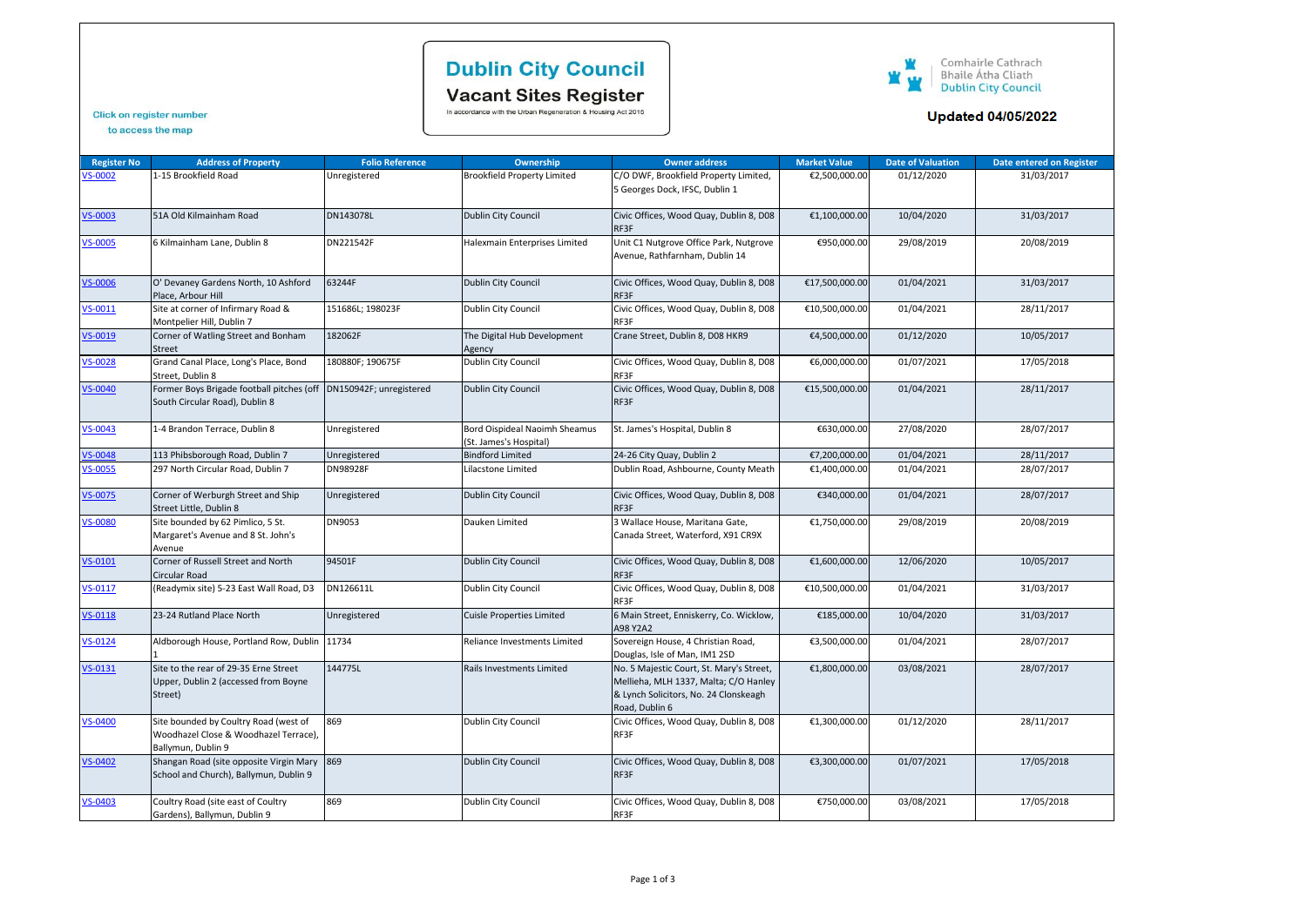# **Dublin City Council**

Vacant Sites Register<br>In accordance with the Urban Regeneration & Housing Act 2015



### **Updated 04/05/2022**

### Click on register number to access the map

| <b>Register No</b> | <b>Address of Property</b>                                                                                                                                               | <b>Folio Reference</b> | <b>Ownership</b>                         | <b>Owner address</b>                                                                                        | <b>Market Value</b> | <b>Date of Valuation</b> | <b>Date entered on Register</b> |
|--------------------|--------------------------------------------------------------------------------------------------------------------------------------------------------------------------|------------------------|------------------------------------------|-------------------------------------------------------------------------------------------------------------|---------------------|--------------------------|---------------------------------|
| S-0407             | 187-279 Silloge Road, Ballymun, Dublin 9 869                                                                                                                             |                        | Dublin City Council                      | Civic Offices, Wood Quay, Dublin 8, D08<br>RF3F                                                             | €900,000.00         | 03/08/2021               | 17/05/2018                      |
| VS-0429            | Site on Finglas Road, formerly The Royal<br>Oak, Glasnevin, Dublin 11                                                                                                    | DN163227F              | Three Castle Investments Limited         | No. 1 The Mash House, Distillery Road,<br>Dublin 3                                                          |                     |                          | 05/04/2022                      |
| VS-0449            | Rear of 134-139 Phibsborough Road,<br>Devery's Lane, Phibsborough, Dublin 7                                                                                              | DN204462F; DN154856L   | Mr. Paul O'Brien                         | St. Donagh's, Drumnigh Road, R124,<br>Portmarnock, Co. Dublin                                               | €650,000.00         | 03/08/2021               | 17/05/2018                      |
| $VS - 0453$        | 2A Faussagh Avenue and site to rear,<br>Dublin 7                                                                                                                         | Unregistered           | R & D Developments Limited               | 1st Floor, Sixty Circular Road, Douglas,<br>IM1 1AE, Isle of Man                                            | €5,200,000.00       | 28/08/2019               | 26/08/2019                      |
| VS-0455            | Marlborough Court (bounded by<br>Marlborough Mews), Dublin 7                                                                                                             | Unregistered           | Fairfield Road Property Limited          | C/O ASM Accountants, Quayside<br>Business Park, Mill Street, Dundalk, Co.<br>Louth                          | €1,150,000.00       | 01/04/2021               | 28/07/2017                      |
| $VS - 0457$        | Site to the rear of Unit 14, Block 2, Tolka<br>Valley Industrial Estate, Ballyboggan<br>Road, Dublin 11                                                                  | Unregistered           | Bartra Property (Broombridge)<br>Limited | Third Floor, Longphort House, Earlsfort<br>Centre, Earlsfort Terrace, Dublin 2                              | €1,300,000.00       | 01/04/2021               | 28/11/2017                      |
| $VS - 0461$        | Site opposite 91-119 Bannow Road,<br>Cabra, Dublin 7 (formerly Premier<br>Chickens Ltd. factory and adjacent site)                                                       | Unregistered           | Dublin City Council                      | Civic Offices, Wood Quay, Dublin 8, D08<br>RF3F                                                             | €6,000,000.00       | 03/08/2021               | 17/05/2018                      |
| $VS-0501$          | 61-65 Fairview Strand, Esmond Avenue,<br>Fairview, Dublin 3                                                                                                              | Unregistered           | Banner A Cuig Limited                    | Sovereign House, No. 4 Christian Road,<br>Douglas, Isle of Man, IM1 2SD                                     | €1,500,000.00       | 03/08/2021               | 17/05/2018                      |
| $VS - 0542$        | Former factory site, Finglas Business<br>Centre, Jamestown Road, Finglas, Dublin<br>11                                                                                   | 7728; 5427             | Jamestown Village Limited                | 32, Molesworth Street, Dublin 2                                                                             | €3,420,000.00       | 10/05/2019               | 16/04/2019                      |
| VS-0559            | Site adjacent to former Ardmore Hotel,<br>Finglas Road, Dublin 11                                                                                                        | 144026L                | CareChoice Finglas Limited               | CareChoice, First Floor, Block 10-2,<br>Blanchardstown Corporate, Park 1,<br>Blanchardstown, Dublin 15      | €235,000.00         | 12/09/2019               | 26/08/2019                      |
| VS-0596            | Site at Oscar Traynor Road, Dublin 5                                                                                                                                     | DN18193F; DN18194F     | Dublin City Council                      | Civic Offices, Wood Quay, Dublin 8, D08<br>RF3F                                                             | €44,000,000.00      | 23/04/2019               | 16/04/2019                      |
| VS-0621            | Former Tayto Site, Greencastle Road,<br>Dublin 17                                                                                                                        | DN223724F; DN79256L    | T. Stafford & Sons, Unlimited<br>Company | 60 North Strand Road, Dublin 3, D03<br><b>HC96</b>                                                          |                     |                          | 05/04/2022                      |
| VS-0693            | Site on Davitt Road (former Heidelberg<br>site), Dublin 12                                                                                                               | 210130F; 158116L       | <b>Heidelberg Davitt Limited</b>         | Marine House, Clanwilliam Court,<br>Dublin 2                                                                | €4,000,000.00       | 02/12/2019               | 31/10/2019                      |
| $VS - 0724$        | Liffey Street South, Kilmainham, Dublin<br>10                                                                                                                            | Unregistered           | Mr. Thomas Corcoran                      | Buseyhill House, Athgoe, Newcastle, Co.<br><b>Dublin</b>                                                    | €500,000.00         | 03/08/2021               | 17/05/2018                      |
| $VS - 0737$        | St. Michael's Estate (between<br>Goldenbridge Cemetery and rear of 25-<br>39 Connolly Avenue), Inchicore, D8                                                             | Unregistered           | Dublin City Council                      | Civic Offices, Wood Quay, Dublin 8, D08<br>RF3F                                                             | €2,500,000.00       | 03/08/2021               | 17/05/2018                      |
| <b>/S-0748</b>     | Site at the rear of 44 Parnell Road,<br>Harold's Cross, Dublin 6                                                                                                         | DN163389L              | <b>Tinnelly Construction Limited</b>     | 10 Newtown Road, Rostrevor, Co.<br>Down, BT34 3BY                                                           | €600,000.00         | 09/09/2019               | 26/08/2019                      |
| <b>S-0797</b>      | Site at the junction of Appian Way, Dublin Unregistered<br>6 and Leeson Street Upper, Dublin 4<br>(adjacent to no. 1 Leeson Village and the<br>Mitchel House Apartments) |                        | RGRE J & R Valery's Limited              | C/O Cooney Carey Consulting Limited,<br>Units 15/16 The Courtyard, Carmanhall<br>Road, Sandyford, Dublin 18 | €4,500,000.00       | 01/05/2019               | 16/04/2019                      |
| VS-0800            | Lands of the Former Paper Mills,<br>Clonskeagh Road, Clonskeagh, Dublin 6                                                                                                | DN223724F; DN79256L    | Harley Issuer DAC                        | MFD Secretaries Limited, 32<br>Molesworth Street, Dublin 2                                                  |                     |                          | 05/04/2022                      |